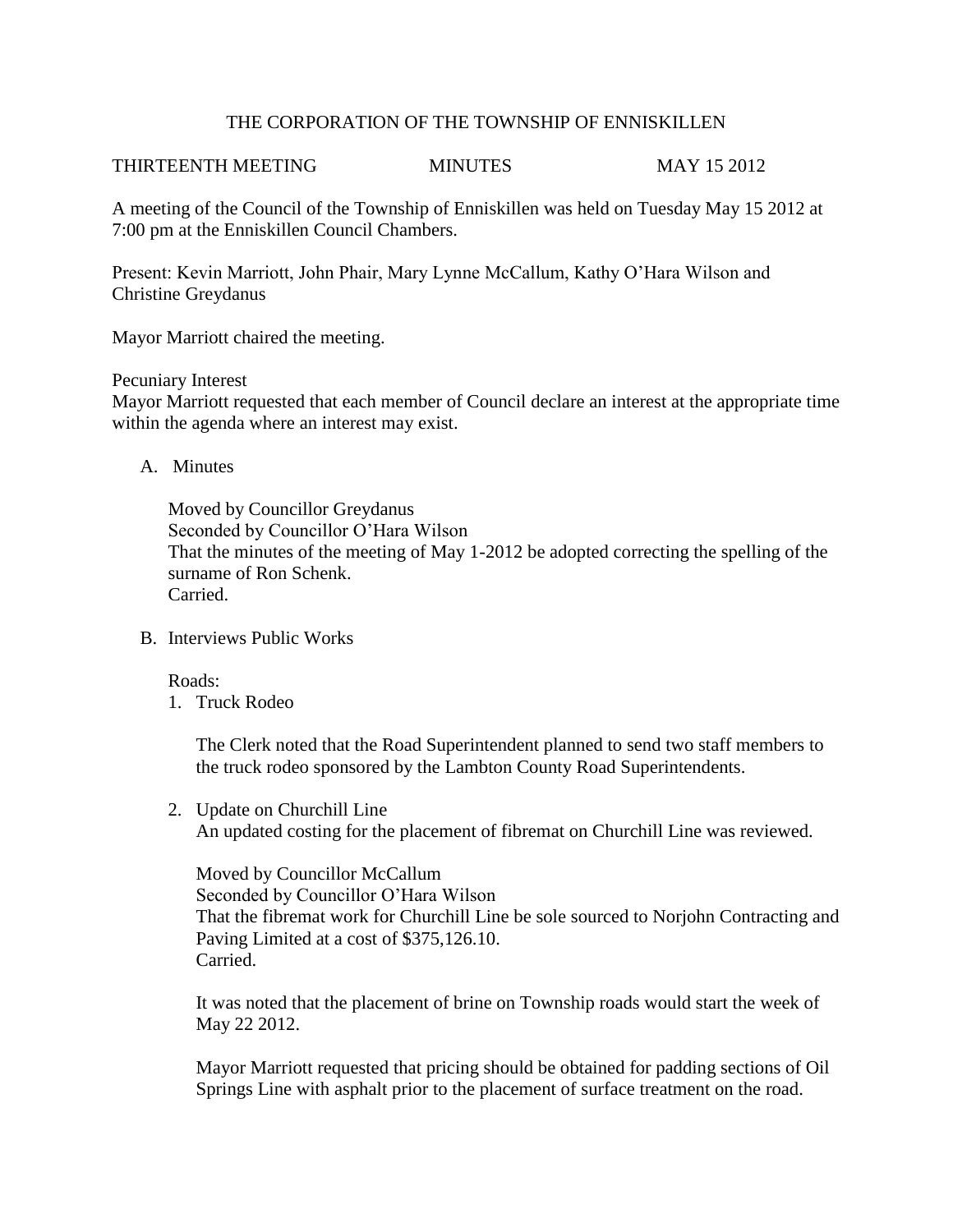Water:

- 1- Town of Petrolia water rate increase
- 2- Ministry of Environment- new accreditation bodies
- C. Correspondence for information
	- 1. Lambton Group Police Services Board Minutes Jan 18 and Mar 21-12
	- 2. Source Water Protection Implementation
	- 3. Federation of Canadian Municipalities communique Apr 27, May 4-12
	- 4. Town of Petrolia Land Division B01-12, B02-12, B03-12 and B04-12.
	- 5. Bailey Kearney Ferguson Gas Tax Audit Dec 31-11
	- 6. PPS Review Volume 11 Apr-12
	- 7. Pat Davidson MP notice to request meetings with Ministers and Senior Officials at AMO
	- 8. Ministry of Finance  $2<sup>nd</sup>$  2012 OMPF
	- 9. Ministry of Finance Taxation regulations
	- 10. MPAC 2011 Annual Report and Financial Statements
	- 11. Ministry of Natural Resources Bear Wise Program
	- 12. Ministry of Natural Resources OGRA meeting

Moved by Councillor Phair

Seconded by Councillor Greydanus

That a letter be sent to the Minister of Natural Resources clarifying that authority be granted to Conservation Authorities to place conditions on permits that would address Township of Enniskillen concerns about heavy trucks on municipal roads. Carried.

- 13. Town of Petrolia Annual Invitational Golf Tournament
- 14. Union Gas Storage Landowners Informal Gathering
- 15. Tourism Sarnia Lambton 2012 Provincial Women's Softball Association U18 Midget
- 16. Ab-Law –Aboriginal Law
- 17. SWEA Assembly Stratford June 13-14-12
- 18. Town of Petrolia Notice of Public Meeting Re zoning change Glenview Estates
- 19. Ontario Human Rights Commission Proclamation
- 20. County of Lambton
	- 1 New Medical Officer of Health
	- 2 Council Highlights May 2-12
- 21. Chamber of Commerce Queens Park tour
- 22. Bluewater Trails Share the Road

Moved by Councillor Greydanus Seconded by Councillor O'Hara Wilson That correspondence items 1-11 and 13-22 be received and filed. Carried.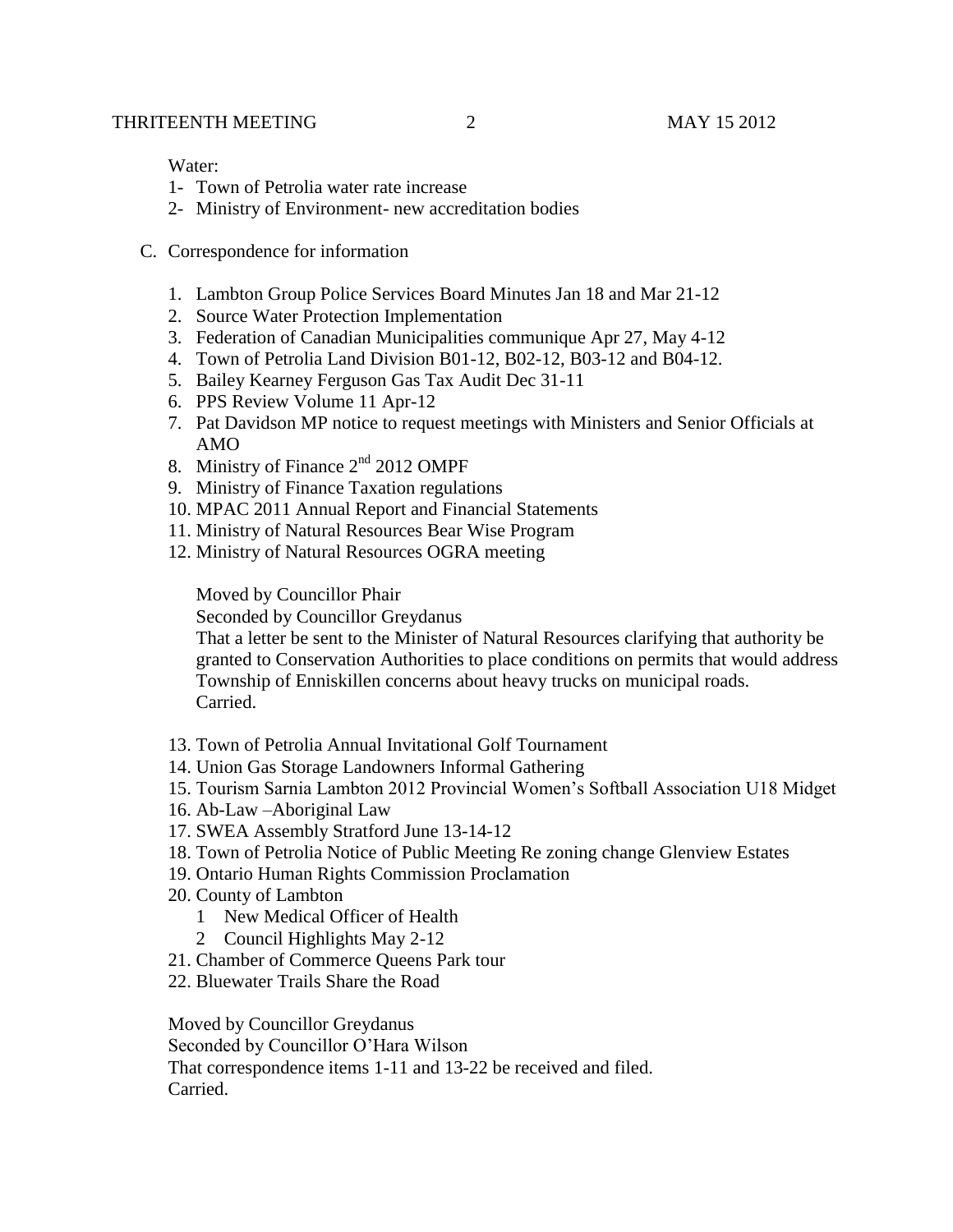#### THIRTEENTH MEETING 3 3 MAY 15 2012

- D. Correspondence requiring motions
	- 1. Resolution Township Wainfleet Industrial Wind Towers

Moved by Councillor Greydanus Seconded by Councillor Phair That the resolution of the Township of Wainfleet concerning Industrial Wind Towers be supported. Carried.

2. Resolution Sudbury National Strategy for Dementia

Moved by Councillor O'Hara Wilson Seconded by Councillor McCallum That the resolution of Sudbury concerning a national strategy for dementia be received and filed. Carried.

E. Accounts

Moved by Councillor O'Hara Wilson Seconded by Councillor McCallum That the accounts be paid as circulated: Cheque: 4616-4655: \$136,285.59 Cheque: 4656-4662: \$9,350.81 Carried.

- F. Bylaws
	- 1. Bylaw 23 of 2012 Confirmation Bylaw
	- 2. Bylaw 24 of 2012 Councillor Code of Conduct

Moved by Councillor Greydanus Seconded by Councillor Phair That first and second reading be given to Bylaw 23 and 24 of 2012. Carried.

Moved by Councillor O'Hara Wilson Seconded by Councillor McCallum That third and final reading be given to Bylaw 23 and 24 of 2012. Carried.

G. Other Business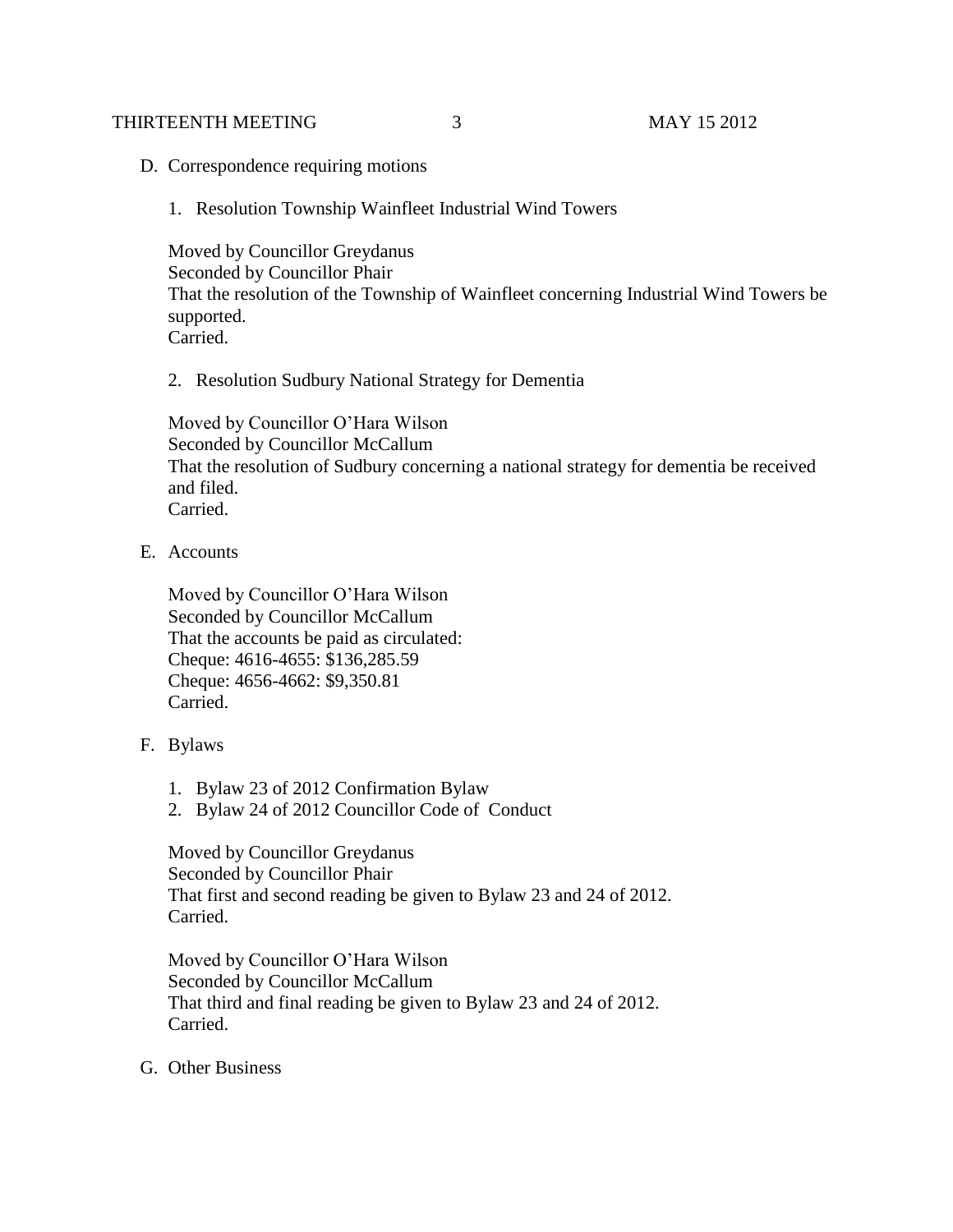### THIRTEENTH MEETING  $\begin{array}{ccc} 4 & 4 & \text{MAX} & 15 & 2012 \\ 4 & 20 & 12 & 12 \\ 1 & 12 & 12 & 12 \\ 2 & 2 & 12 & 12 \\ 2 & 2 & 22 & 12 \\ 2 & 2 & 22 & 12 \\ 2 & 2 & 22 & 12 \\ 2 & 2 & 22 & 12 \\ 2 & 2 & 22 & 12 \\ 2 & 2 & 22 & 12 \\ 2 & 2 & 22 & 12 \\ 2 & 2 & 22 & 12 \\ 2 & 2 & 22 & 12 \\ 2 &$

1. Memo Council Financing of Capital Assets Feb 2012

Moved by Councillor Greydanus Seconded by Councillor Phair That the capital assets report be adopted noting that the Township of Enniskillen would not be budgeting for amortizations costs in the 2012 budget. Carried.

2. 2012 Budget- Bylaw 25 of 2012

A discussion took place in regards to the 2012 budget. No changes were made to the Wyoming Fire Department budget for 2012.

C. Meeting to Consider  $8<sup>th</sup>$  Concession Drain

 Moved by Councillor O'Hara Wilson Seconded by Councillor Phair That the report for the  $8<sup>th</sup>$  Concession Drain be considered by Council. Carried.

Present: Jim McPhail

 Ray Dobbin presented the report. He discussed the drainage area and noted that the drain was cleaned out in the prior year. The Engineer noted that there were several bridges identified to require replacement or repairs. He recommended that the cement bridges be replaced with corrugated steel. The cost for cement additions was too expensive. The Engineer reviewed the method used to create the assessments for the bridge replacement. Mr. Dobbin reported that an amendment would be required to the assessment for the properties of Jim and Al Jardine.

 Jim McPhail asked about the final top width of the bridges. The Engineer reported that the top width of the bridges would range from 24-25 feet.

 Moved by Councillor McCallum Seconded by Councillor Greydanus That first and second reading be given to Bylaw 26 of 2012 a bylaw to adopt the  $8<sup>th</sup>$  Concession Line Drain Report. Carried.

A discussion took place in regards to the matters to be discussed at the Court of Revision.

Request for Drain Maintenance: lowering of highway culvert on O'Dell Park Drain.

 The Engineer noted that the request for drain maintenance dealt with the elevation of the bottom of the cement culvert on Oil Heritage Road. The property owners upstream wanted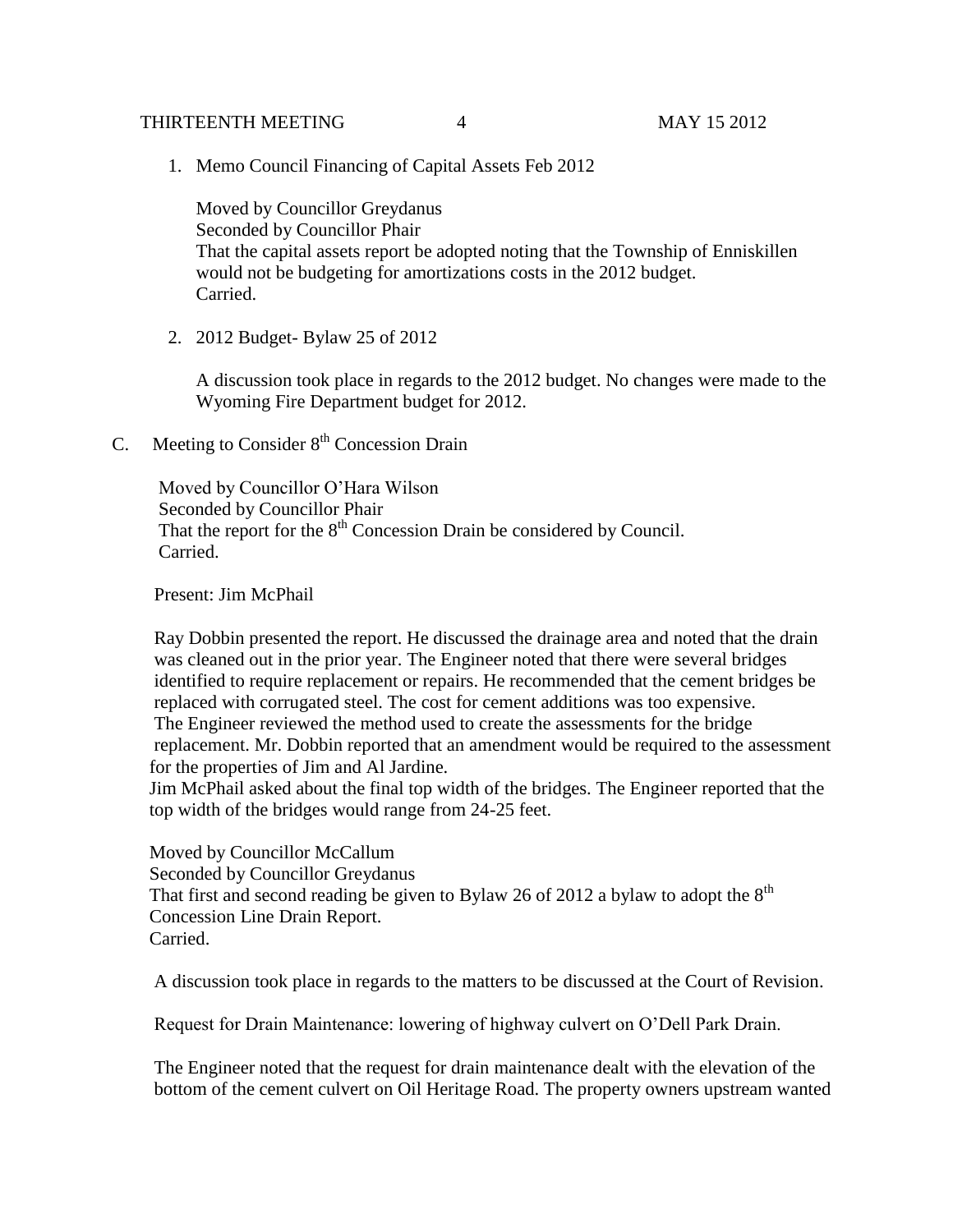### THIRTEENTH MEETING 5 5 MAY 15 2012

 the bottom of the culvert lowered so that water did not pond in the drain east of the highway.

 Moved by Councillor Greydanus Seconded by Councillor McCallum That a site meeting be held on the O'Dell Park Drain with Councillor O'Hara Wilson appointed as Council representative. Carried.

D. Meeting to Consider Burnison Drain

 Moved by Councillor O'Hara Wilson Seconded by Councillor Phair That the report for the Burnison Drain be considered by Council. Carried.

Present: Greg Cameron, Mrs and Mrs Humphrey

 The Engineer reviewed the drainage area. He noted that the drain had been cleaned last fall. It was noted during construction that some culverts needed replacement. The report had been authorized to provide an updated maintenance schedule for the replacement of bridges. Mr. Dobbin noted that some of the culverts were 100 per cent the responsibility of the owners. Provisions had been made in the report to design the private crossings. Greg Cameron indicated that he wanted to have his private culvert installed at the same time as the drainage work was undertaken by the municipality.

 In discussing the private drive on the Humphrey property the Engineer discussed narrowing the top width on the culvert.

 Christine Humphreys asked the Engineer how he determined which culvert was part of the municipal drain. The Engineer noted that he reviewed the old reports and used the size, width and location of the culvert in determining which culvert was part of the drain. The Engineer reported that he would include the Cameron and Humphreys private culverts as provisional items on the tender for culvert replacement on the Burnison Drain.

 Moved by Councillor O'Hara Wilson Seconded by Councillor Greydanus That first and second reading be given to Bylaw 27 of 2012 a Bylaw to adopt the Burnison Drain Report. Carried.

 The Engineer reported on the Howlett Lane Drain. He noted that the grading of the unopened road allowance had not been completed. Some mud had to be removed from the working area.

The Engineer reported that the work on the Stewart Drain was stopped due to wet weather.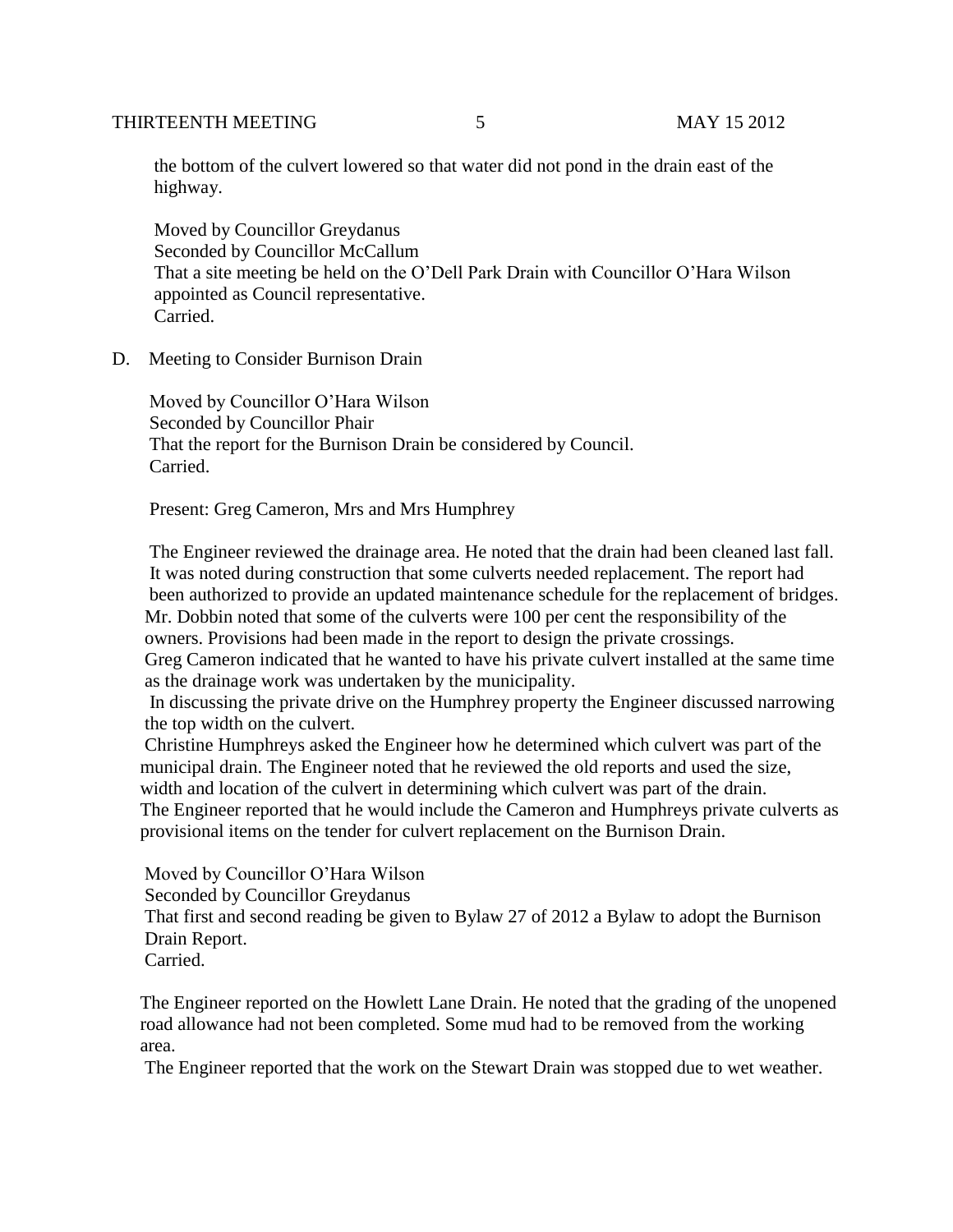### THIRTEENTH MEETING 6 6 MAY 15 2012

3. Bylaw 66 of 2007 Hiring Policy

 The Clerk noted that in reviewing Bylaw 66 of 2007 the hiring policy had been amended to incorporate a three month probationary period.

The discussion of the 2012 budget took place.

 Moved by Councillor Phair Seconded by Councillor McCallum That the levy for the fire areas be increased to \$215,000 for the 2012 year. Carried.

 Councillor McCallum noted that a meeting of the Shiloh Center was to take place on May 29 2012.

 Moved by Councillor Phair Seconded by Councillor Greydanus That first and second reading be given to Bylaw 25 of 2012 the budget bylaw. Carried.

 Moved by Councillor O'Hara Wilson Seconded by Councillor McCallum That third and final reading be given to Bylaw 25 of 2012. Carried.

 Mayor Marriott questioned whether any information had been received from the federal member concerning infrastructure funding. The Clerk was instructed to contact the local member's office.

 Councillor Greydanus reported that a ratepayer had requested that telephone poles be removed from Marthaville Road south of Discovery Line. The ratepayer noted that the telephone lines could be moved unto the nearby hydro poles. The removal of the telephone poles would open up space in the road allowance for drainage.

 Councillor McCallum reported on the citizen liaison meeting for the Waste Management Landfill site. She requested that the definition of white goods be clarified in township literature and on the web site. It was noted that the water insert to be circulated to Township residents would be circulated to Council at the next meeting. Councillor O'Hara Wilson noted that a shredding day would not take place due to lack of interest.

 Councillor O'Hara Wilson reported on Oil Springs fire fighters who were receiving long service awards. She requested that a Township certificate be provided to the Oil Springs firefighters for their years of service.